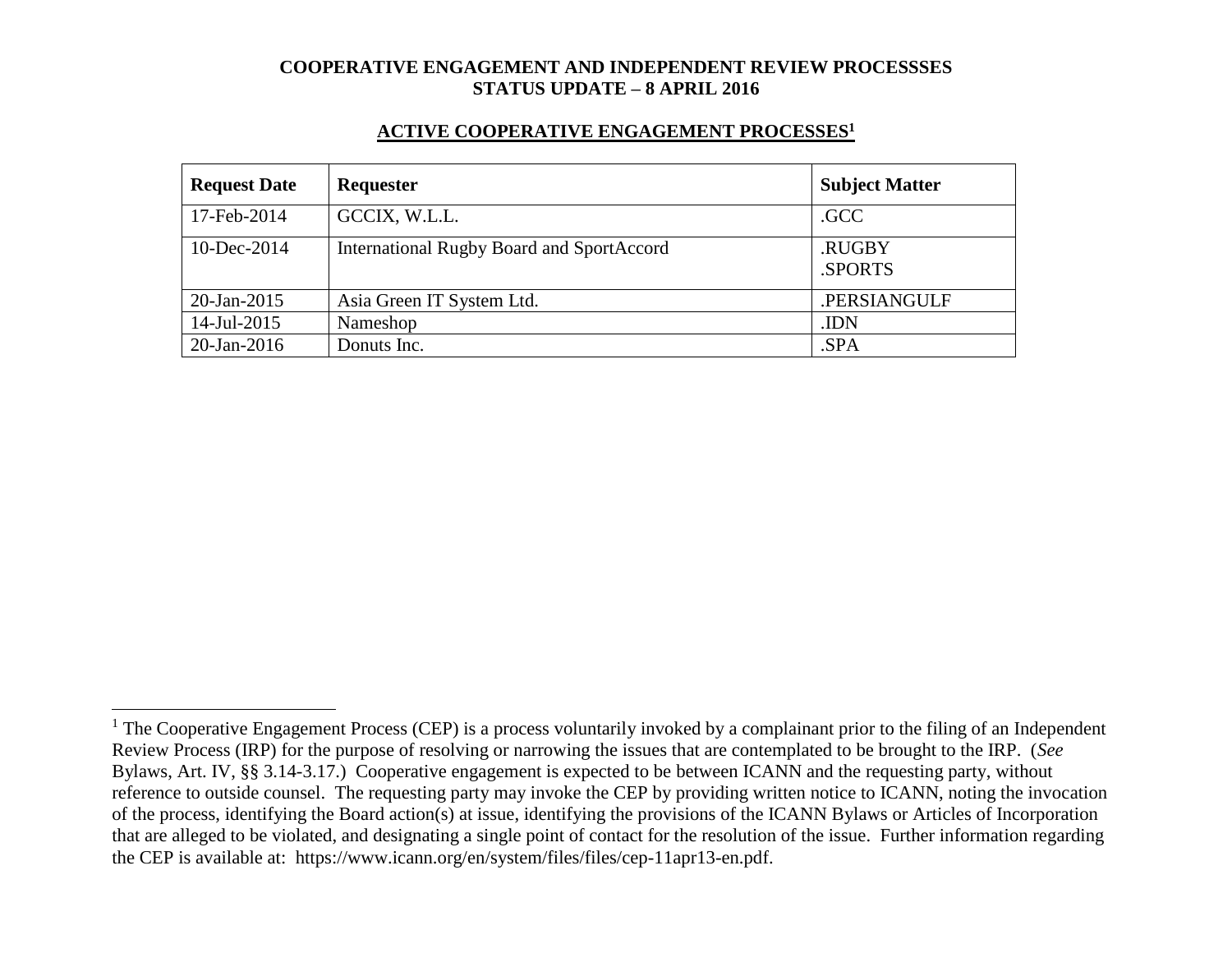# **RECENTLY CLOSED COOPERATIVE ENGAGEMENT PROCESS**

There are no recently closed CEPs.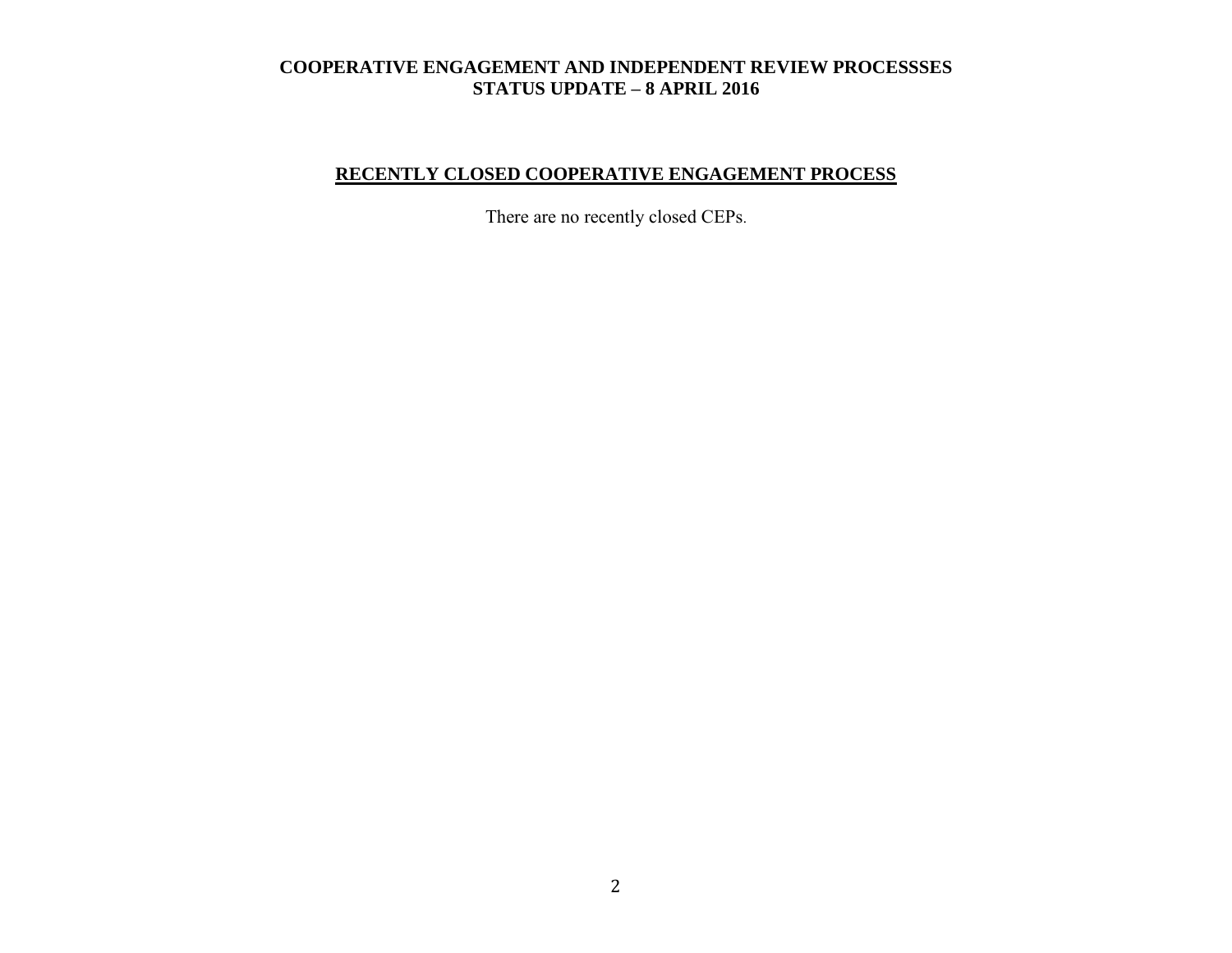#### **ACTIVE INDEPENDENT REVIEW PROCESSES<sup>2</sup>**

| <b>Date</b><br><b>ICANN</b><br><b>Received</b><br>Notice of<br><b>IRP</b> | Date IRP<br><b>Commenced</b><br>by ICDR | Requester                                                                                                | <b>Subject Matter</b> | <b>Status</b>                                                                                                                                                                                                                                |
|---------------------------------------------------------------------------|-----------------------------------------|----------------------------------------------------------------------------------------------------------|-----------------------|----------------------------------------------------------------------------------------------------------------------------------------------------------------------------------------------------------------------------------------------|
| 21-Sept-2014                                                              | 22-Sept-2014                            | Dot Registry, LLC<br>https://www.icann.org/resources/pa<br>ges/dot-registry-v-icann-2014-09-<br>$25$ -en | .INC<br>.LLC<br>.LLP  | Panel Selection: Full Panel confirmed on 5<br>February 2015.<br>Materials: Written submissions, Declaration(s), and<br>Scheduling Orders are posted here.<br>Hearing(s): Hearing took place on 29 March 2016;<br>awaiting Final Declaration. |
| 8-Oct-2014                                                                | 13-Oct-2014                             | Donuts Inc.<br>https://www.icann.org/resources/pa<br>ges/donuts-v-icann-2014-10-13-en                    | .RUGBY<br>.SPORTS     | Panel Selection: Full Panel confirmed on 7 April<br>2015.<br>Materials: Written submissions, Declaration(s), and<br>Scheduling Orders are posted here.<br>Hearing(s): Hearing took place on 8 October 2015;<br>awaiting Final Declaration.   |

 $\overline{a}$ 

<sup>&</sup>lt;sup>2</sup> The Independent Review Process (IRP) is a process by which any person materially affected by a decision or action by the Board that he or she asserts is inconsistent with the Articles of Incorporation or Bylaws may submit a request for independent review of that decision or action. (*See* Bylaws, Art. IV, § 3.) In order to be materially affected, the person must suffer injury or harm that is directly and causally connected to the Board's alleged violation of the Bylaws or the Articles of Incorporation, and not as a result of third parties acting in line with the Board's action. Further information regarding the IRP is available at: https://www.icann.org/resources/pages/mechanisms-2014-03-20-en.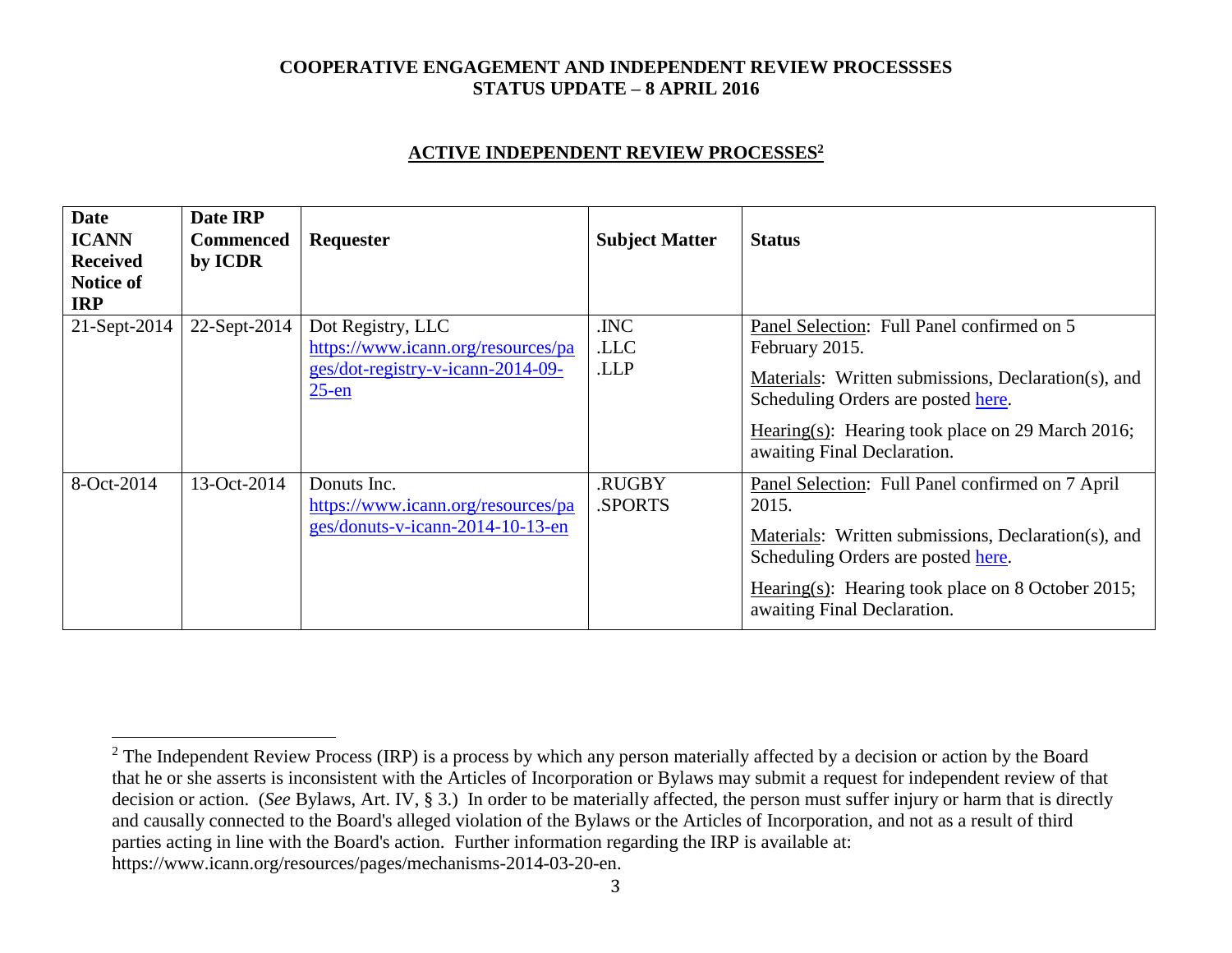| <b>Date</b><br><b>ICANN</b><br><b>Received</b><br><b>Notice of</b><br><b>IRP</b> | Date IRP<br><b>Commenced</b><br>by ICDR | Requester                                                                                              | <b>Subject Matter</b> | <b>Status</b>                                                                                                                                                                                                                                                                            |
|----------------------------------------------------------------------------------|-----------------------------------------|--------------------------------------------------------------------------------------------------------|-----------------------|------------------------------------------------------------------------------------------------------------------------------------------------------------------------------------------------------------------------------------------------------------------------------------------|
| 5-Dec-2014                                                                       | 8-Dec-2014                              | <b>Gulf Cooperation Council</b><br>https://www.icann.org/resources/pa<br>ges/gcc-v-icann-2014-12-06-en | .PERSIANGULF          | Panel Selection: Full panel confirmed on 2<br>December 2015.<br>Materials: Written submissions, Declaration(s), and<br>Scheduling Orders are posted here.<br>Hearing $(s)$ : Preliminary Hearing took place on 6<br>January 2016. A final hearing has been scheduled<br>for 17 May 2016. |
| 19-Mar-2015                                                                      | 24-Mar-2015                             | Dot Sport Limited<br>https://www.icann.org/resources/pa<br>ges/dot-sport-v-icann-2015-03-27-<br>en     | .SPORT                | Panel Selection: Full Panel confirmed on 3<br>September 2015.<br>Materials: Written submissions, Declaration(s),<br>and Scheduling Orders are posted here.<br>Hearing(s): Administrative hearing took place on $28$<br>September 2015. Final hearing scheduled for 3 May<br>2016.        |
| 24-Mar-2015                                                                      | 7-Apr-2015                              | Corn Lake, LLC<br>https://www.icann.org/resources/pa<br>ges/corn-lake-v-icann-2015-04-07-<br>en        | .CHARITY              | Panel Selection: Full Panel confirmed on 17<br>September 2015.<br>Materials: Written submissions, Declaration(s),<br>and Scheduling Orders are posted here.<br>$Hearing(s): Final hearing took place on 8 February$<br>2016; Awaiting Final Declaration.                                 |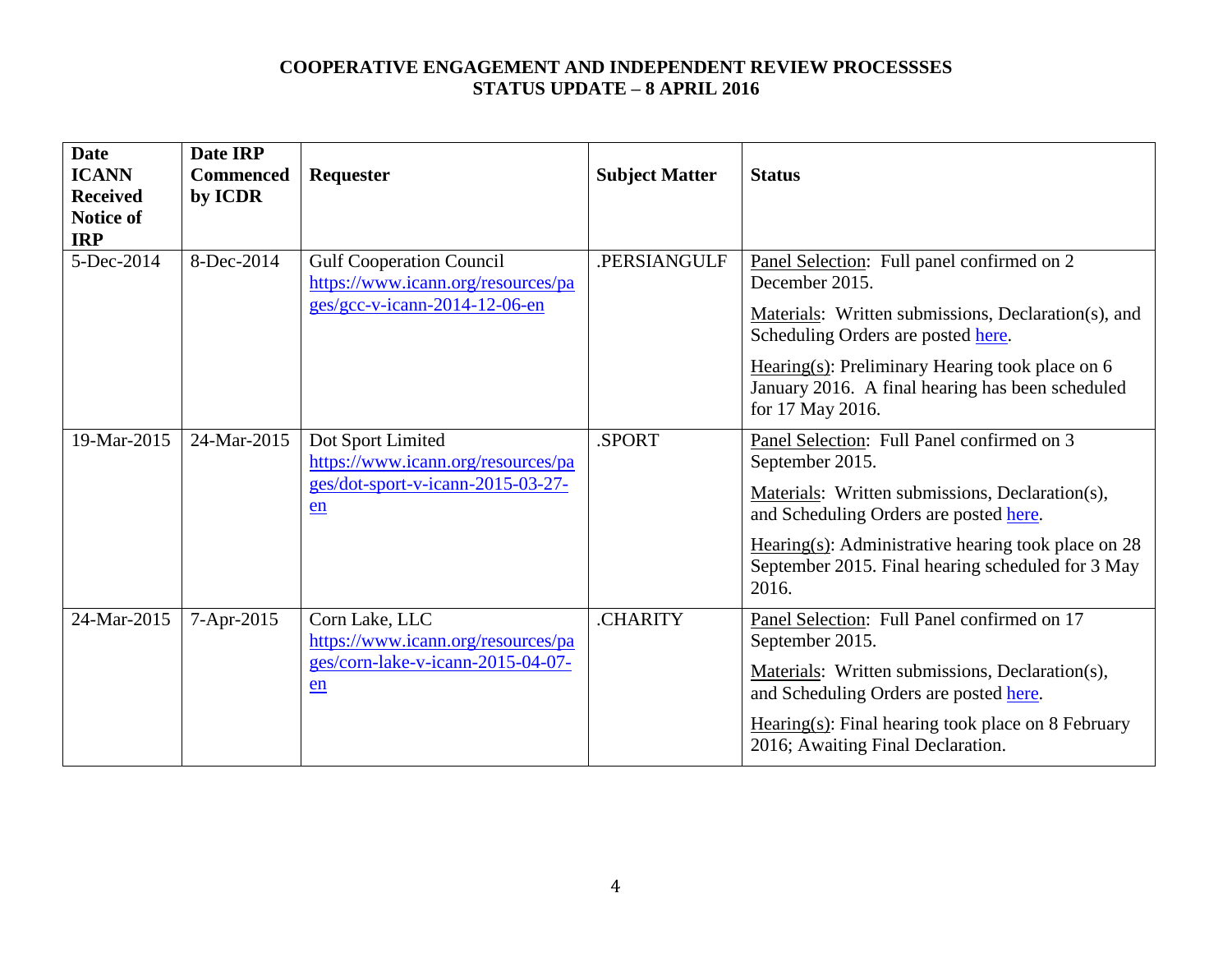| <b>Date</b><br><b>ICANN</b><br><b>Received</b><br>Notice of<br><b>IRP</b> | Date IRP<br><b>Commenced</b><br>by ICDR | Requester                                                                                                                                        | <b>Subject Matter</b>  | <b>Status</b>                                                                                                                                                                                                                                                                                       |
|---------------------------------------------------------------------------|-----------------------------------------|--------------------------------------------------------------------------------------------------------------------------------------------------|------------------------|-----------------------------------------------------------------------------------------------------------------------------------------------------------------------------------------------------------------------------------------------------------------------------------------------------|
| 30-Sep-2015                                                               | 5-Oct-2015                              | Afilias Limited, BRS Media, Inc.,<br>Tin Dale, LLC<br>https://www.icann.org/resources/pa<br>ges/afilias-brs-tin-llc-v-icann-2015-<br>$10-12$ -en | <b>RADIO</b>           | Panel Selection: Two panelists have been selected;<br>awaiting for third panelist to be selected.<br>Materials: Written submissions, Declaration(s),<br>and Scheduling Orders are posted here.<br>$Hearing(s):$ No hearings are currently scheduled.                                                |
| 22-Oct-2015                                                               |                                         | dotgay LLC                                                                                                                                       | .GAY                   | Panel Selection: IRP has not commenced; notice of<br>IRP commencement has not been issued by ICDR.<br>Materials: IRP has not commenced; notice of IRP<br>commencement has not been issued by ICDR.<br>Hearing(s): IRP has not commenced; notice of IRP<br>commencement has not been issued by ICDR. |
| 15-Dec-2015                                                               | 16-Dec-2015                             | Asia Green IT Systems Bilgisayar<br>San. ve Tic. Ltd. Sti.<br>https://www.icann.org/resources/pa<br>ges/irp-agit-v-icann-2015-12-23-en           | <b>ISLAM</b><br>HALAL. | Panel Selection: Full Panel was confirmed on 23<br><b>March 2016.</b><br>Materials: Written submissions, Declaration(s),<br>and Scheduling Orders are posted here.<br>Hearing(s): Administrative hearing took place on $6$<br>January 2016; No hearings are currently scheduled.                    |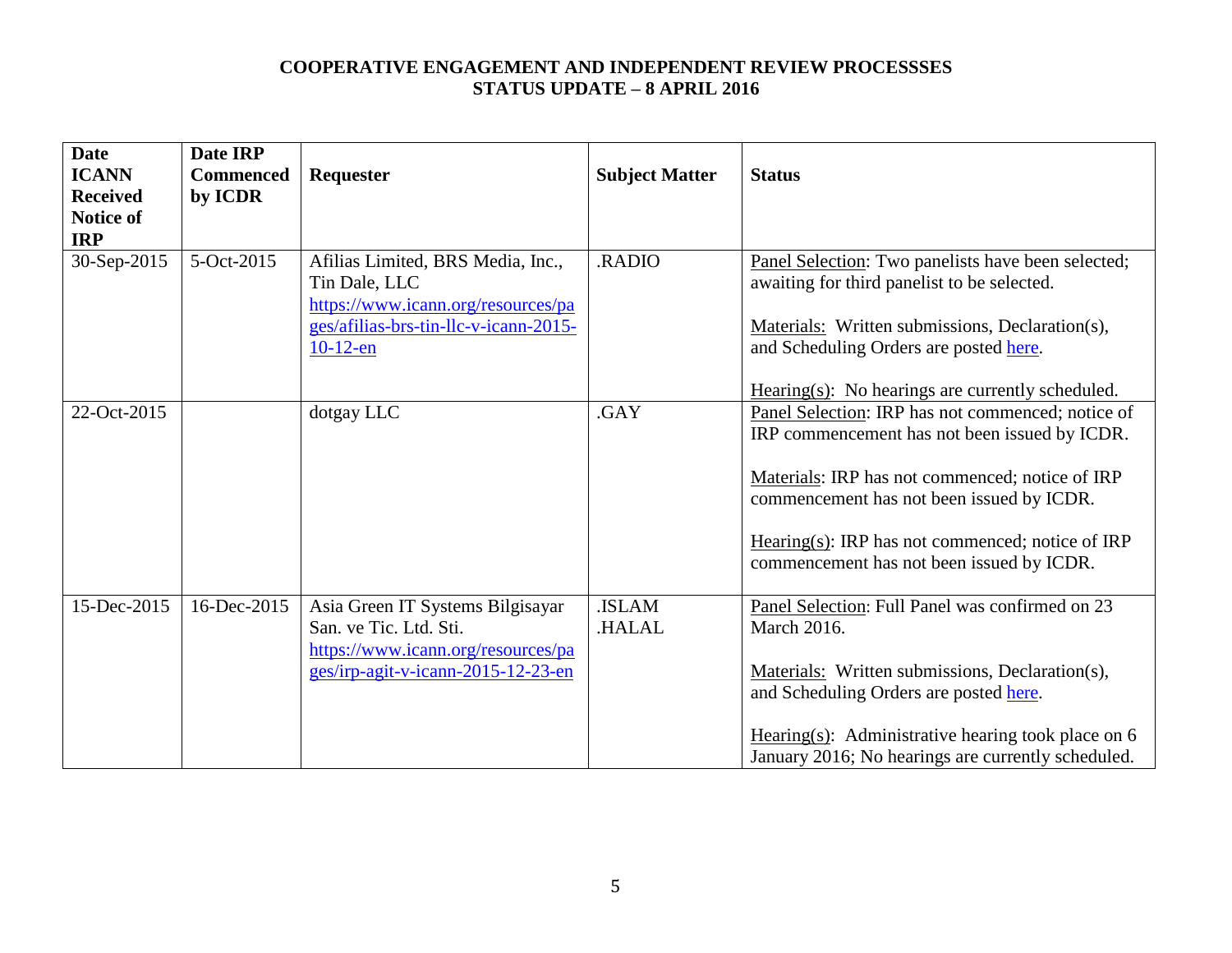| <b>Date</b>                     | Date IRP                    |                                                                                                                       |                       |                                                                                                                                                                                                                                                                                                                                                            |
|---------------------------------|-----------------------------|-----------------------------------------------------------------------------------------------------------------------|-----------------------|------------------------------------------------------------------------------------------------------------------------------------------------------------------------------------------------------------------------------------------------------------------------------------------------------------------------------------------------------------|
| <b>ICANN</b><br><b>Received</b> | <b>Commenced</b><br>by ICDR | Requester                                                                                                             | <b>Subject Matter</b> | <b>Status</b>                                                                                                                                                                                                                                                                                                                                              |
| Notice of                       |                             |                                                                                                                       |                       |                                                                                                                                                                                                                                                                                                                                                            |
| <b>IRP</b>                      |                             |                                                                                                                       |                       |                                                                                                                                                                                                                                                                                                                                                            |
| 10-Feb-2016                     | 10-Feb-2016                 | Commercial Connect, LLC<br>https://www.icann.org/resources/pa<br>ges/irp-commercial-connect-v-<br>icann-2016-02-16-en | SHOP.                 | Panel Selection: One panelist has been appointed;<br>awaiting other two panelists to be appointed.<br>Materials: Written submissions, Declaration(s),<br>and Scheduling Orders are posted here.<br>Hearing(s): An administrative hearing took place<br>on 29 February 2016. No other hearings are<br>currently scheduled.                                  |
| 1-Mar-2016                      | 2-Mar-2016                  | Amazon EU S.à.r.l.<br>https://www.icann.org/resources/pa<br>ges/irp-amazon-v-icann-2016-03-<br>$04$ -en               | .AMAZON               | Panel Selection: One panelist has been appointed;<br>awaiting other two panelists to be appointed.<br>Materials: Written submissions, Declaration(s), and<br>Scheduling Orders are posted here.<br>$\frac{\text{Hearing}(s)}{\text{Hearing}(s)}$ : An administrative hearing took place on<br>14 March 2016. No other hearings are currently<br>scheduled. |